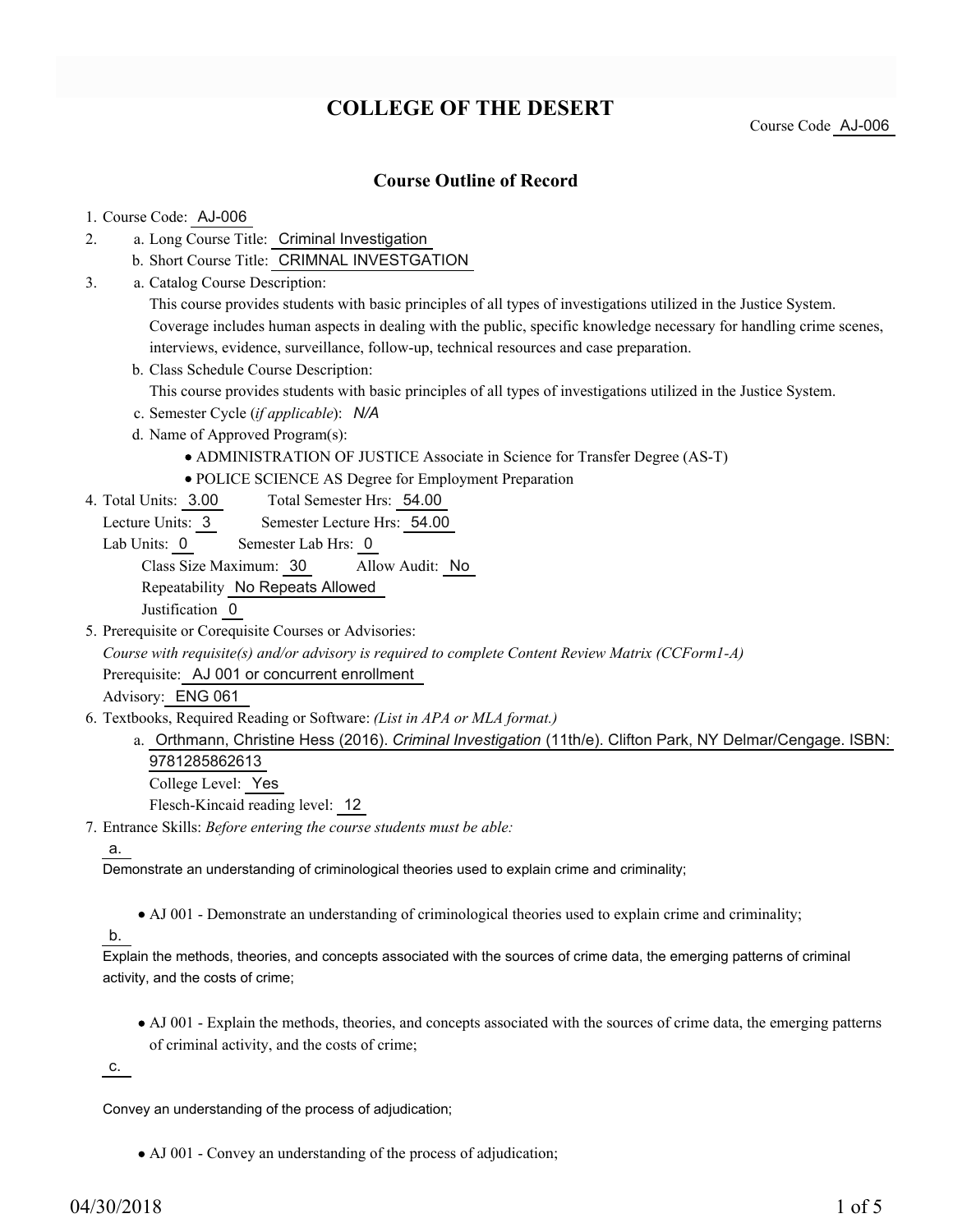d.

Identify and describe special issues in the criminal justice system involving juvenile delinquency, drugs, and the future development;

AJ 001 - Identify and describe special issues in the criminal justice system involving juvenile delinquency, drugs, and the future development;

e.

Critically analyze and discuss issues of crime and justice from varying perspectives;

• AJ 001 - Critically analyze and discuss issues of crime and justice from varying perspectives;

f.

Demonstrate the ability to raise critically relevant questions based on independent reading of criminal justice literature;

AJ 001 - Demonstrate the ability to raise critically relevant questions based on independent reading of criminal justice literature;

g.

Explain the definitions of crime;

• AJ 001 - Explain the definitions of crime;

h.

Understand the extent of the crime problem in America.

AJ 001 - Understand the extent of the crime problem in America.

**Advisory Skills:**

i.

Be able to think critically and analyze situations both verbally and in writing.

ENG 061 - Demonstrate the ability to think critically and express ideas using various patterns of development.

j. Read texts and respond in writing at the literate level.

- ENG 061 Use theses to organize paragraphs into coherent analyses.
- ENG 061 Recognize features of style such as purpose, audience and tone integrate these elements into academic and professional writing.
- ENG 061 Demonstrate the ability to use research skills including library resources such as books, periodicals, electronic databases and online resources such as the internet.
- ENG 061 Demonstrate the ability to read and respond in writing beyond the literal interpretation of the text.

#### 8. Course Content and Scope:

#### Lecture:

- I: INTRODUCTION.
- 1. Criminal Investigation: An Overview.
- II: BASIC INVESTIGATIVE RESPONSIBILITIES.
- 2. Documenting the Crime Scene: Note Taking, Photographing, and Sketching.
- 3. Writing Effective Reports.
- 4. Searches.
- 5. Forensics/Physical Evidence.
- 6. Obtaining Information and Intelligence.
- 7. Identifying and Arresting Suspects.
- **III: INVESTIGATING VIOLENT CRIMES.**
- 8. Death Investigations.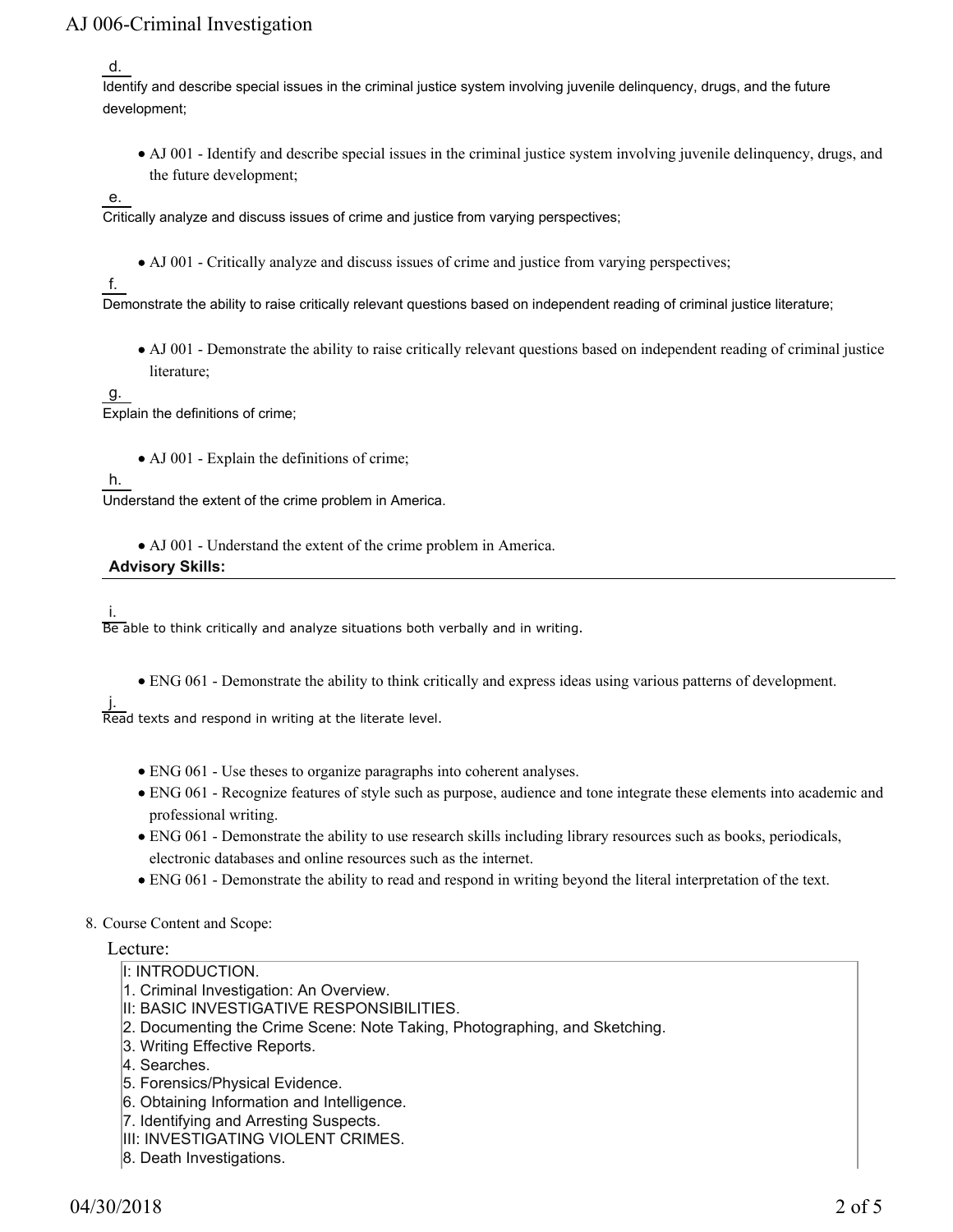- 9. Assault, Domestic Violence, Stalking, and Elder Abuse.
- 10. Sex Offenses.
- 11. Crimes Against Children.
- 12. Robbery.
- INVESTIGATING CRIMES AGAINST PROPERTY.
- 13. Burglary.
- 14. Larceny/Theft, Fraud, and White-Collar Crime.
- 15. Motor Vehicle Theft.
- 16. Arson, Bombs, and Explosives.
- V: OTHER CHALLENGES TO THE CRIMINAL INVESTIGATOR.
- 17. Computer Crime.
- 18. A Dual Threat: Drug-Related Crime and Organized Crime.
- 19. Criminal Activities of Gangs and Other Dangerous Groups.
- 20. Terrorism and Homeland Security.
- 21. Preparing for and Presenting Cases in Court.

Lab: *(if the "Lab Hours" is greater than zero this is required)*

- 9. Course Student Learning Outcomes:
	- 1.

Explain the role of the investigator at a crime scene.

#### 2.

Identify the steps in maintaining the chain of continuity of evidence taken from a crime scene.

3.

Explain the impact of DNA in relation to crime scene identification.

10. Course Objectives: Upon completion of this course, students will be able to:

a. Demonstrate the knowledge necessary to conduct a satisfactory investigation in criminal and non-criminal matters.

b. Demonstrate an ability to gather and analyze facts and draw sound conclusions based on the facts revealed.

c. Demonstrate an understanding of the complexities involved in dealing with evidence and legal implications during an investigation.

d. Demonstrate the proficiency to conduct an investigation from its inception to its completion.

- Methods of Instruction: *(Integration: Elements should validate parallel course outline elements)* 11.
	- a. Demonstration, Repetition/Practice
	- b. Discussion
	- c. Distance Education
	- d. Lecture
	- e. Participation
	- f. Technology-based instruction

Other Methods:

Video presentations

12. Assignments: (List samples of specific activities/assignments students are expected to complete both in and outside of class.) In Class Hours: 54.00

Outside Class Hours: 108.00

a. In-class Assignments

- 1. Case presentation in class.
- 2. Conduct a mock crime scene investigation.
- b. Out-of-class Assignments
	- 1. Case study research.
	- 2. Written evidence and non-evidence items at a mock crime scene.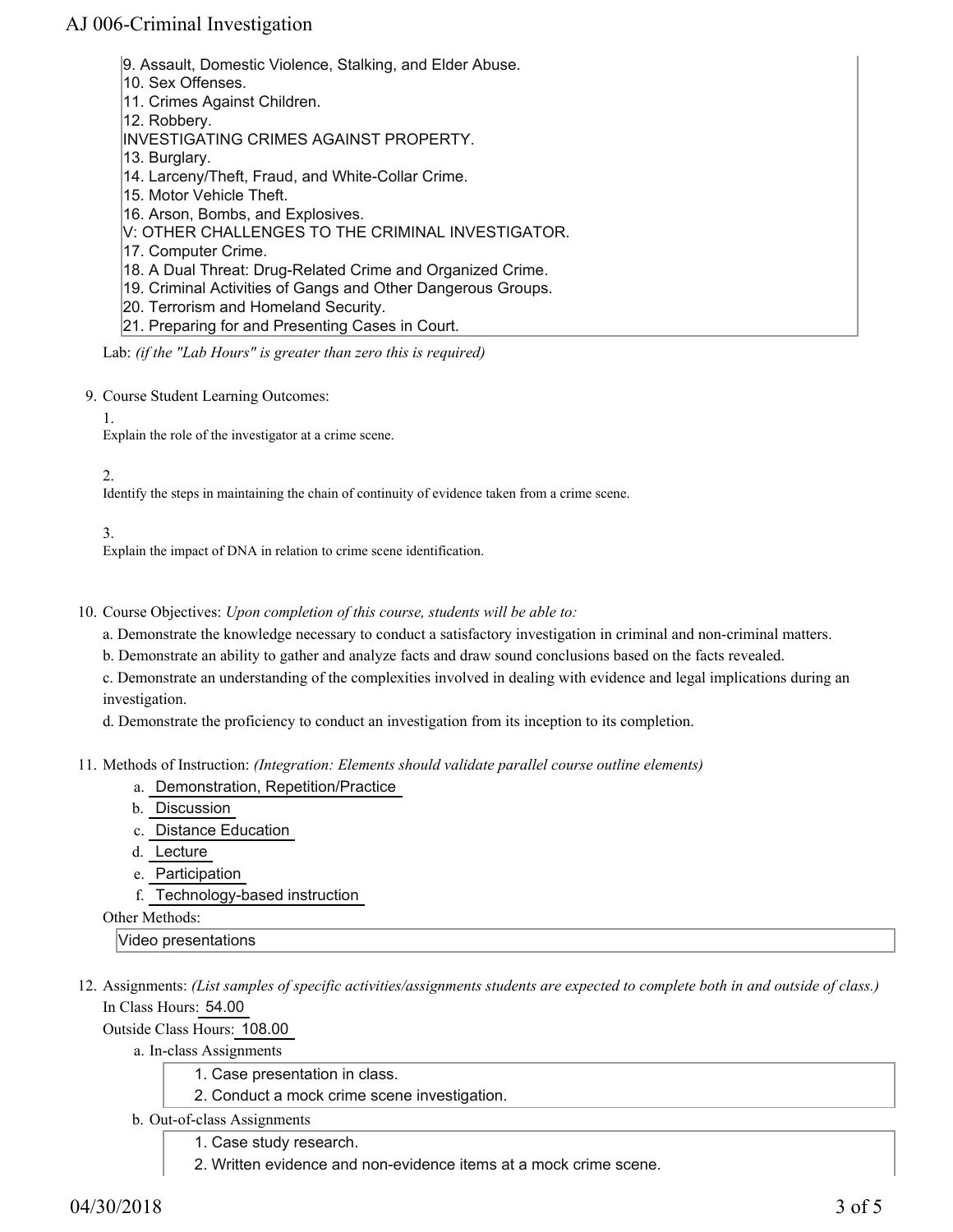3. Textbook reading.

- 13. Methods of Evaluating Student Progress: The student will demonstrate proficiency by:
	- Term or research papers
	- Presentations/student demonstration observations Case study
	- True/false/multiple choice examinations
	- Multiple-choice examinations on all course objectives
	- Mid-term and final evaluations
	- Student participation/contribution
	- Other

Complete assigned mock crime and arrest reports

- 14. Methods of Evaluating: Additional Assessment Information:
- 15. Need/Purpose/Rationale -- All courses must meet one or more CCC missions.
	- PO Career and Technical Education

Apply critical thinking skills to execute daily duties in their area of employment.

Apply critical thinking skills to research, evaluate, analyze, and synthesize information.

Exhibit effective written, oral communication and interpersonal skills.

Transfer to a higher level learning institution

IO - Personal and Professional Development

Develop realistic goals.

Display habits of intellectual exploration, personal responsibility, and physical well being.

Demonstrate an understanding of ethical issues to make sound judgments and decisions.

16. Comparable Transfer Course

| <b>University System</b>                                                                                                                                                                            | Campus             | <b>Course Number</b>                                         | <b>Course Title</b>  | <b>Catalog Year</b> |  |
|-----------------------------------------------------------------------------------------------------------------------------------------------------------------------------------------------------|--------------------|--------------------------------------------------------------|----------------------|---------------------|--|
| 17. Special Materials and/or Equipment Required of Students:                                                                                                                                        |                    |                                                              |                      |                     |  |
| <sup>18.</sup> Materials Fees:                                                                                                                                                                      | Required Material? |                                                              |                      |                     |  |
| <b>Material or Item</b>                                                                                                                                                                             |                    |                                                              | <b>Cost Per Unit</b> | <b>Total Cost</b>   |  |
| 19. Provide Reasons for the Substantial Modifications or New Course:                                                                                                                                |                    |                                                              |                      |                     |  |
| Change English advisory.<br>a. Cross-Listed Course (Enter Course Code): N/A<br>20.<br>b. Replacement Course (Enter original Course Code): N/A<br>21. Grading Method (choose one): Letter Grade Only |                    |                                                              |                      |                     |  |
| 22. MIS Course Data Elements                                                                                                                                                                        |                    |                                                              |                      |                     |  |
| a. Course Control Number [CB00]: CCC000334896                                                                                                                                                       |                    |                                                              |                      |                     |  |
|                                                                                                                                                                                                     |                    | b. T.O.P. Code [CB03]: 210500.00 - Administration of Justice |                      |                     |  |
| c. Credit Status [CB04]: D - Credit - Degree Applicable                                                                                                                                             |                    |                                                              |                      |                     |  |
| d. Course Transfer Status [CB05]: B = Transfer CSU                                                                                                                                                  |                    |                                                              |                      |                     |  |
| e. Basic Skills Status [CB08]: 2N = Not basic skills course<br>f. Vocational Status [CB09]: Clearly Occupational                                                                                    |                    |                                                              |                      |                     |  |
| g. Course Classification [CB11]: Y - Credit Course                                                                                                                                                  |                    |                                                              |                      |                     |  |